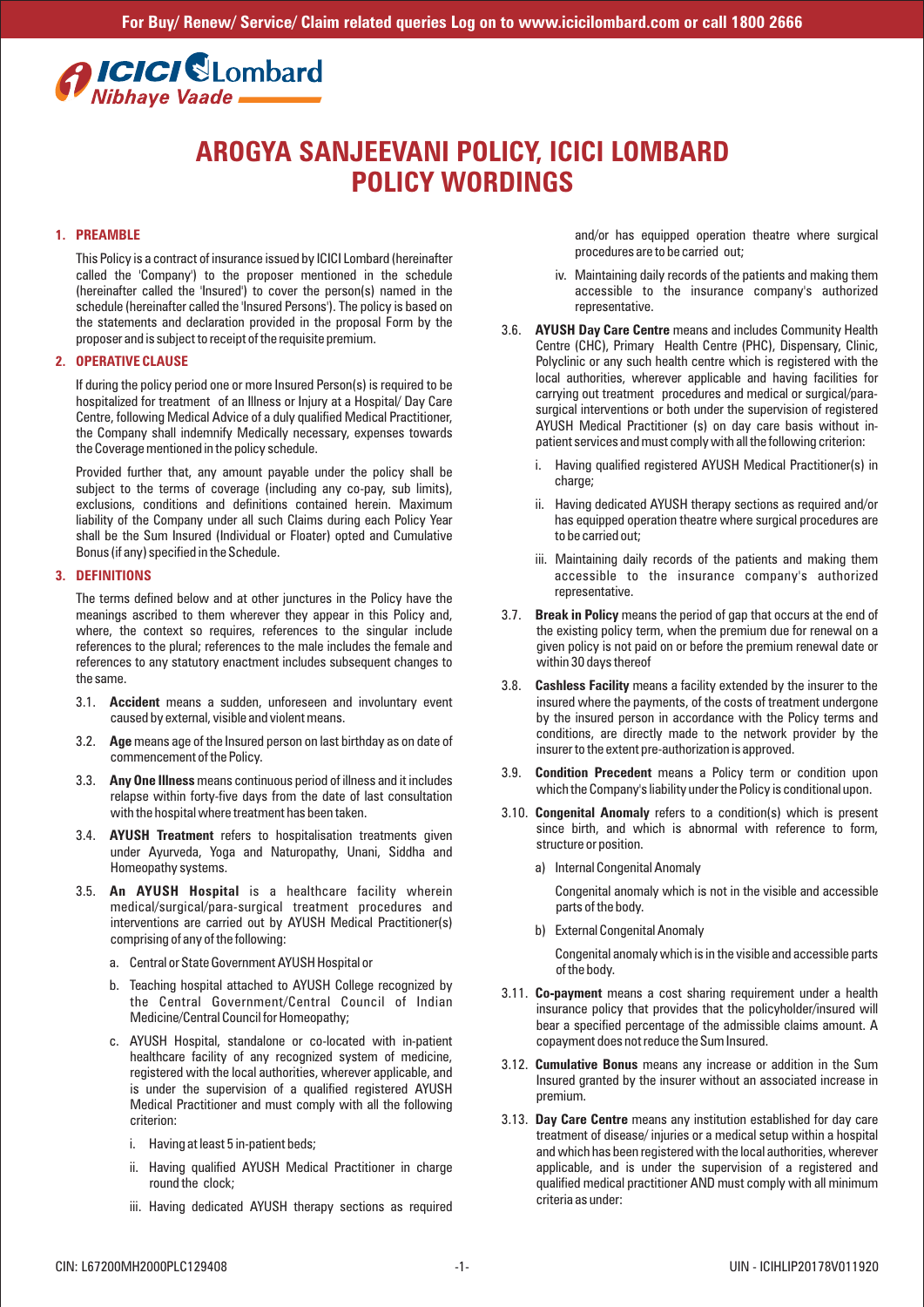- i. has qualified nursing staff under its employment;
- ii. has qualified medical practitioner(s) in charge;
- iii. has a fully equipped operation theatre of its own where surgical procedures are carried out
- iv. maintains daily records of patients and shall make these accessible to the Company's authorized personnel.
- 3.14. **Day Care Treatment** means medical treatment, and/or surgical procedure which is:
	- i. undertaken under general or local anesthesia in a hospital/day care centre in less than twenty-four hours because of technological advancement, and
	- ii. which would have otherwise required a hospitalisation of more than twenty-four hours.

Treatment normally taken on an out-patient basis is not included in the scope of this definition.

- 3.15. **Dental Treatment** means a treatment carried out by a dental practitioner including examinations, fillings (where appropriate), crowns, extractions and surgery.
- 3.16. **Disclosure to information norm:** The policy shall be void and all premium paid thereon shall be forfeited to the Company in the event of misrepresentation, mis-description or non-disclosure of any material fact.
- 3.17. **Emergency Care:** Emergency care means management for an illness or injury which results in symptoms which occur suddenly and unexpectedly, and requires immediate care by a medical practitioner to prevent death or serious long term impairment of the insured person's health.
- 3.18. **Family** means, the Family that consists of the proposer and any one or more of the family members as mentioned below:
	- i. legally wedded spouse.
	- ii. Parents and Parents-in-law.
	- iii. dependent Children (i.e. natural or legally adopted) between the age 3 months to 25 years. If the child above 18 years of age is financially independent, he or she shall be ineligible for coverage in the subsequent renewals.
- 3.19. **Grace Period** means specified period of time immediately following the premium due date during which a payment can be made to renew or continue the Policy in force without loss of continuity benefits such as waiting period and coverage of preexisting diseases. Coverage is not available for the period for which no premium is received.
- 3.20. **Hospital** means any institution established for in-patient care and day care treatment of disease/ injuries and which has been registered as a hospital with the local authorities under the Clinical Establishments (Registration and Regulation) Act, 2010 or under the enactments specified under Schedule of Section 56(1) of the said Act, OR complies with all minimum criteria as under:\
	- 1. has qualified nursing staff under its employment round the clock;
	- 2. has at least ten inpatient beds, in those towns having a population of less than ten lakhs and fifteen inpatient beds in all other places;
	- 3. has qualified medical practitioner(s) in charge round the clock;
	- 4. has a fully equipped operation theatre of its own where surgical procedures are carried out
	- 5. maintains daily records of patients and shall make these accessible to the Company's authorized personnel.
- 3.21. **Hospitalisation** means admission in a hospital for a minimum period of twenty four (24) consecutive 'In-patient care' hours except for specified procedures/ treatments, where such admission could be for a period of less than twenty four (24) consecutive hours.
- 3.22. **Illness** means a sickness or a disease or pathological condition leading to the impairment of normal physiological function which manifests itself during the policy period and requires medical treatment.
	- i. Acute Condition means a disease, illness or injury that is likely to response quickly to treatment which aims to return the person to his or her state of health immediately before suffering the disease/ illness/ injury which leads to full recovery.
	- ii. Chronic Condition means a disease, illness, or injury that has one or more of the following characteristics
		- a) it needs ongoing or long-term monitoring through consultations, examinations, check-ups, and / or tests
		- b) it needs ongoing or long-term control or relief of symptoms
		- c) it requires rehabilitation for the patient or for the patient to be special trained to cope with it
		- d) it continues indefinitely
		- e) it recurs or is likely to recur
- 3.23. **Injury** means accidental physical bodily harm excluding illness or disease solely and directly caused by external, violent and visible and evident means which is verified and certified by a medical practitioner.
- 3.24. **In-Patient Care** means treatment for which the insured person has to stay in a hospital for more than 24 hours for a covered event.
- 3.25. **Insured Person** means person(s) named in the schedule of the Policy.
- 3.26. **Intensive Care Unit** means an identified section, ward or wing of a hospital which is under the constant supervision of a dedicated medical practitioner(s), and which is specially equipped for the continuous monitoring and treatment of patients who are in a critical condition, or require life support facilities and where the level of care and supervision is considerably more sophisticated and intensive than in the ordinary and other wards.
- 3.27. **ICU (Intensive Care Unit) Charges** means the amount charged by a Hospital towards ICU expenses on a per day basis which shall include the expenses for ICU bed, general medical support services provided to any ICU patient including monitoring devices, critical care nursing and intensivist charges.
- 3.28. **Medical Advice** means any consultation or advice from a Medical Practitioner including the issue of any prescription or follow up prescription.
- 3.29. **Medical Expenses** means those expenses that an insured person has necessarily and actually incurred for medical treatment on account of illness or accident on the advice of a medical practitioner, as long as these are no more than would have been payable if the insured person had not been insured and no more than other hospitals or doctors in the same locality would have charged for the same medical treatment.
- 3.30. **Medical Practitioner** means a person who holds a valid registration from the Medical Council of any state or Medical Council of India or Council for Indian Medicine or for Homeopathy set up by the Government of India or a State Government and is thereby entitled to practice medicine within its jurisdiction; and is acting within the scope and jurisdiction of the licence.
- 3.31. **Medically Necessary Treatment** means any treatment, tests, medication, or stay in hospital or part of a stay in hospital which
	- i. is required for the medical management of illness or injury suffered by the insured;
	- ii. must not exceed the level of care necessary to provide safe, adequate and appropriate medical care in scope, duration, or intensity;
	- iii. must have been prescribed by a medical practitioner;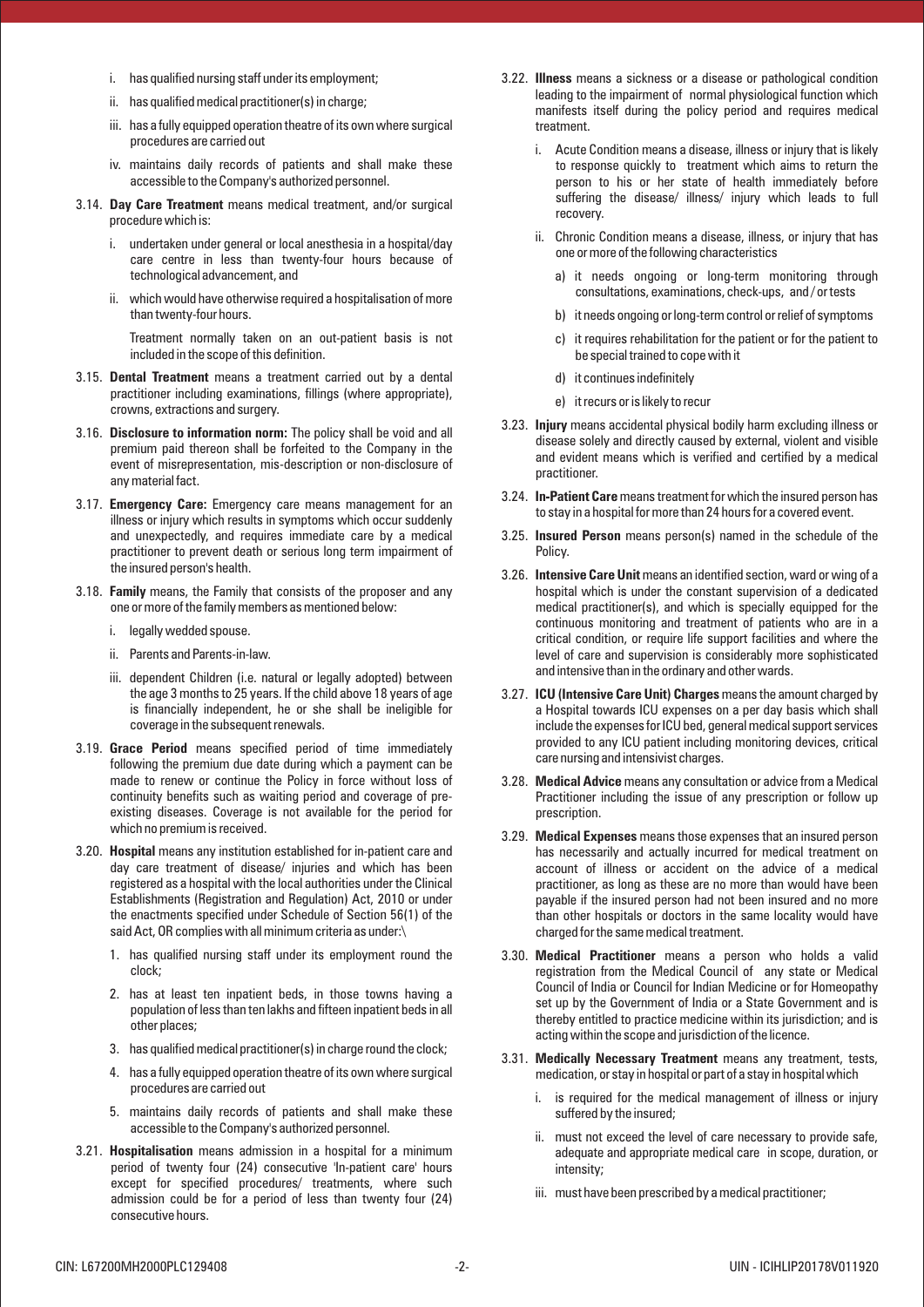- iv. must conform to the professional standards widely accepted in international medical practice or by the medical community in India.
- 3.32. **Migration** means, the right accorded to health insurance policyholders (including all members under family cover and members of group Health insurance policy), to transfer the credit gained for pre-existing conditions and time bound exclusions, with the same insurer.
- 3.33. **Network Provider** means hospitals enlisted by insurer, TPA or jointly by an insurer and TPA to provide medical services to an insured by a cashless facility.
- 3.34. **Non- Network Provider** means any hospital that is not part of the network
- 3.35. **Notification of Claim** means the process of intimating a claim to the Insurer or TPA through any of the recognized modes of communication.
- 3.36. **Out-Patient (OPD) Treatment** means treatment in which the insured visits a clinic / hospital or associated facility like a consultation room for diagnosis and treatment based on the advice of a medical practitioner. The insured is not admitted as a day care or in-patient.
- 3.37. **Pre-Existing Disease (PED):** Pre-existing disease means any condition, ailment, injury or disease
	- a) That is/are diagnosed by a physician within 48 months prior to the date of the policy issued by the insurer or
	- b) For which medical advice or treatment was recommended by, or received from, a physician within 48 months prior to the effective date of the policy or its reinstatement.
- 3.38. **Pre-hospitalisation Medical Expenses** means medical expenses incurred during the period of 30days preceding the hospitalisation of the Insured Person, provided that:
	- i. Such Medical Expenses are incurred for the same condition for which the Insured Person's Hospitalisation was required, and
	- ii. The In-patient Hospitalisation claim for such Hospitalisation is admissible by the Insurance Company.
- 3.39. **Post-hospitalisation Medical Expenses** means medical expenses incurred during the period of 60days immediately after the insured person IS discharged from the hospital provided that:
	- i. Such Medical Expenses are for the same condition for which the insured person's hospitalisation was required, and
	- ii. The inpatient hospitalisation claim for such hospitalisation is admissible by the Insurance Company.
- 3.40. **Policy** means these Policy wordings, the Policy Schedule and any applicable endorsements or extensions attaching to or forming part thereof. The Policy contains details of the extent of cover available to the Insured person, what is excluded from the cover and the terms & conditions on which the Policy is issued to The Insured person
- 3.41. **Policy period** means period of one policy year as mentioned in the schedule for which the Policy IS issued
- 3.42. **Policy Schedule** means the Policy Schedule attached to and forming part of Policy
- 3.43. **Policy year** means a period of twelve months beginning from the date of commencement of the policy period and ending on the last day of such twelve-month period. For the purpose of subsequent years, policy year shall mean a period of twelve months commencing from the end of the previous policy year and lapsing on the last day of such twelve-month period, till the policy period, as mentioned in the schedule
- 3.44. **Portability** means the right accorded to an individual health insurance policyholder (including all members under family cover), to transfer the credit gained for pre-existing conditions and time bound exclusions, from one insurer to another insurer.
- 3.45. **Qualified Nurse** means a person who holds a valid registration from the Nursing Council of India or the Nursing Council of any state in India.
- 3.46. **Renewal** means the terms on which the contract of insurance can be renewed on mutual consent with a provision of grace period for treating the renewal continuous for the purpose of gaining credit for pre-existing diseases, time-bound exclusions and for all waiting periods.
- 3.47. **Room Rent** means the amount charged by a hospital towards Room and Boarding expenses and shall include the associated medical expenses.
- 3.48. **Sub-limit** means a cost sharing requirement under a health insurance policy in which an insurer would not be liable to pay any amount in excess of the pre-defined limit
- 3.49. **Sum Insured** means the pre-defined limit specified in the Policy Schedule. Sum Insured and Cumulative Bonus represents the maximum, total and cumulative liability for any and all claims made under the Policy, in respect of that Insured Person (on Individual basis) or all Insured Persons (on Floater basis) during the Policy Year.
- 3.50. **Surgery or Surgical Procedure** means manual and / or operative procedure (s) required for treatment of an illness or injury, correction of deformities and defects, diagnosis and cure of diseases, relief of suffering and prolongation of life, performed in a hospital or day care centre by a medical practitioner.
- 3.51. **Third Party Administrator (TPA)** means a Company registered with the Authority, and engaged by an insurer, for a fee or by whatever name called and as may be mentioned in the health services agreement, for providing health services.
- 3.52. **Waiting Period** means a period from the inception of this Policy during which specified diseases/treatments are not covered. On completion of the period, diseases/treatments shall be covered provided the Policy has been continuously renewed without any break.

## **4. COVERAGE**

The covers listed below are in-built Policy benefits and shall be available to all Insured Persons in accordance with the procedures set out in this Policy.

## **4.1. Hospitalization**

The Company shall indemnify medical expenses incurred for Hospitalization of the Insured Person during the Policy year, up to the Sum Insured and Cumulative Bonus specified in the policy schedule, for,

- i. Room Rent, Boarding, Nursing Expenses as provided by the Hospital / Nursing Home up to 2% of the sum insured subject to maximum of Rs.5000/- per day.
- ii. Intensive Care Unit (ICU) / Intensive Cardiac Care Unit (ICCU) expenses up to 5% of sum insured subject to maximum of Rs.10,000/- per day.
- iii. Surgeon, Anesthetist, Medical Practitioner. Consultants. Specialist Fees whether paid directly to the treating doctor / surgeon or to the hospital
- iv. Anesthesia, blood, oxygen, operation theatre charges, surgical appliances, medicines and drugs, costs towards diagnostics, diagnostic imaging modalities and such similar other expenses.

## **4.1.1. Other expenses**

- i. Expenses incurred on treatment of cataract subject to the sub limits
- ii. Dental treatment, necessitated due to disease or injury
- iii. Plastic surgery necessitated due to disease or injury
- iv. All day care treatments
- v. Expenses incurred on road Ambulance subject to a maximum of Rs. 2000/- per hospitalization.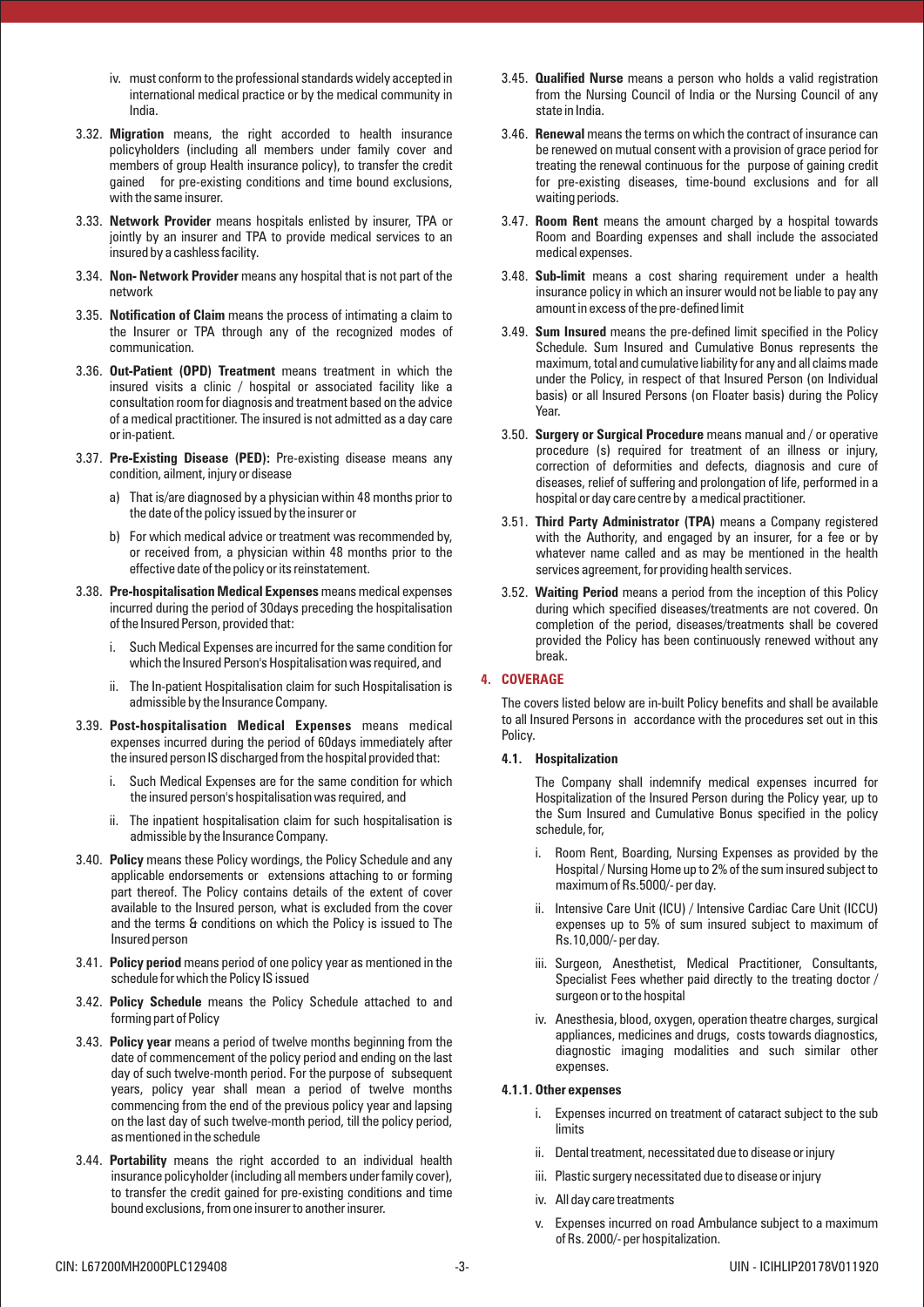#### **Note:**

- 1. Expenses of Hospitalization for a minimum period of 24 consecutive hours only shall be admissible. However, the time limit shall not apply in respect of Day Care Treatment
- 2. In case of admission to a room/lCU/ICCU at rates exceeding the aforesaid limits, the reimbursement/payment of all other expenses incurred at the Hospital, except for cost of medicines, shall be affected in the same proportion as the admissible rate per day bears to the actual rate per day of Room Rent/lCU/lCCU charges.

## **4.2. AYUSH Treatment**

The Company shall indemnify medical expenses incurred for inpatient care treatment under Ayurveda, Yoga and Naturopathy, Unani, Siddha and Homeopathy systems of medicines during each Policy Year up to the limit of sum insured as specified in the policy schedule in any AYUSH Hospital.

#### **4.3. Cataract Treatment**

The Company shall indemnify medical expenses incurred for treatment of Cataract, subject to a limit of 25% of Sum Insured orRs.40,000/-, whichever is lower, per each eye in one policy year.

#### **4.4. Pre Hospitalization**

The company shall indemnify pre-hospitalization medical expenses incurred, related to an admissible hospitalization requiring inpatient care, for a fixed period of 30 days prior to the date of admissible hospitalization covered under the policy.

## **4.5. Post Hospitalisation**

The company shall indemnify post hospitalization medical expenses incurred, related to an admissible hospitalization requiring inpatient care, for a fixed period of 60 days from the date of discharge from the hospital, following an admissible hospitalization covered under the policy.

- **4.6.** The following procedures will be covered (wherever medically indicated) either as in patient or as part of day care treatment in a hospital up to 50% of Sum Insured, specified in the policy schedule, during the policy period:
	- A. Uterine Artery Embolization and HIFU (High intensity focused ultrasound)
	- B. Balloon Sinuplasty
	- C. Deep Brain stimulation
	- D. Oral chemotherapy
	- E. Immunotherapy- Monoclonal Antibody to be given as injection
	- F. Intra vitreal injections
	- G. Robotic surgeries
	- H. Stereotactic radio surgeries
	- I. Bronchical Thermoplasty
	- J. Vaporisation of the prostrate (Green laser treatment or holmium laser treatment)
	- K. IONM (Intra Operative Neuro Monitoring)
	- L. Stem cell therapy: Hematopoietic stem cells for bone marrow transplant for haematological conditions to be covered.
- 4.7. The expenses that are not covered in this policy are placed under List-I of Annexure-A. The list of expenses that are to be subsumed into charges, or procedure charges or costs of treatment are placed under List-Il, List-III and List-IV of Annexure-A respectively.

## **5. CUMULATIVE BONUS (CB)**

Cumulative Bonus will be increased by 5% in respect of each claim free policy year (where no claims are reported), provided the policy is renewed with the company without a break subject to maximum of 50% of the sum insured under the current policy year. If a claim is made in any particular year, the cumulative bonus accrued shall be reduced at the same rate at which it has accrued. However, sum insured will be maintained and will not be reduced in the policy year.

#### **Notes:**

- i. In case where the policy is on individual basis, the CB shall be added and available individually to the insured person if no claim has been reported. CB shall reduce only in case of claim from the same Insured Person.
- ii. In case where the policy is on floater basis, the CB shall be added and available to the family on floater basis, provided no claim has been reported from any member of the family. CB shall reduce in case of claim from any of the Insured Persons.
- iii. CB shall be available only if the Policy is renewed/ premium paid within the Grace Period.
- iv. If the Insured Persons in the expiring policy are covered on an individual basis as specified in the Policy Schedule and there is an accumulated CB for such Insured Person under the expiring policy, and such expiring policy has been Renewed on a floater policy basis as specified in the Policy Schedule then the CB to be carried forward for credit in such Renewed Policy shall be the one that is applicable to the lowest among all the Insured Persons
- v. In case of floater policies where Insured Persons Renew their expiring policy by splitting the Sum Insured in to two or more floater policies/individual policies or in cases where the policy is split due to the child attaining the age of 25 years, the CB of the expiring policy shall be apportioned to such Renewed Policies in the proportion of the Sum Insured of each Renewed Policy vie If the Sum Insured has been reduced at the time of Renewal, the applicable CB shall be reduced in the same proportion to the Sum Insured in current Policy.
- vi. If the Sum Insured under the Policy has been increased at the time of Renewal the CB shall be calculated on the Sum Insured of the last completed Policy Year.
- vii. If a claim is made in the expiring Policy Year, and is notified to Us after the acceptance of Renewal premium any awarded CB shall be withdrawn

## **6. WAITING PERIOD**

The Company shall not be liable to make any payment under the policy in connection with or in respect of following expenses till the expiry of waiting period mentioned below:

#### **6.1. Pre-Existing Diseases (Code- Excl0l)**

- a) Expenses related to the treatment of a pre-existing Disease (PED) and its direct complications shall be excluded until the expiry of 48 months of continuous coverage after the date of inception of the first policy with us.
- b) In case of enhancement of sum insured the exclusion shall apply afresh to the extent of Sum insured increase.
- c) If the Insured Person is continuously covered without any break as defined under the portability norms of the extant IRDAI (Health Insurance) Regulations, then waiting period for the same would be reduced to the extent of prior coverage.
- d) Coverage under the policy after the expiry of 48 months for any pre-existing disease is subject to the same being declared at the time of application and accepted by us.

## **6.2. First Thirty Days Waiting Period (Code- Excl03)**

- i. Expenses related to the treatment of any illness within 30 days from the first policy commencement date shall be excluded except claims arising due to an accident, provided the same are covered.
- ii. This exclusion shall not, however, apply if the Insured Person has Continuous Coverage for more than twelve months.
- iii. The within referred waiting period is made applicable to the enhanced sum insured in the event of granting higher sum insured subsequently.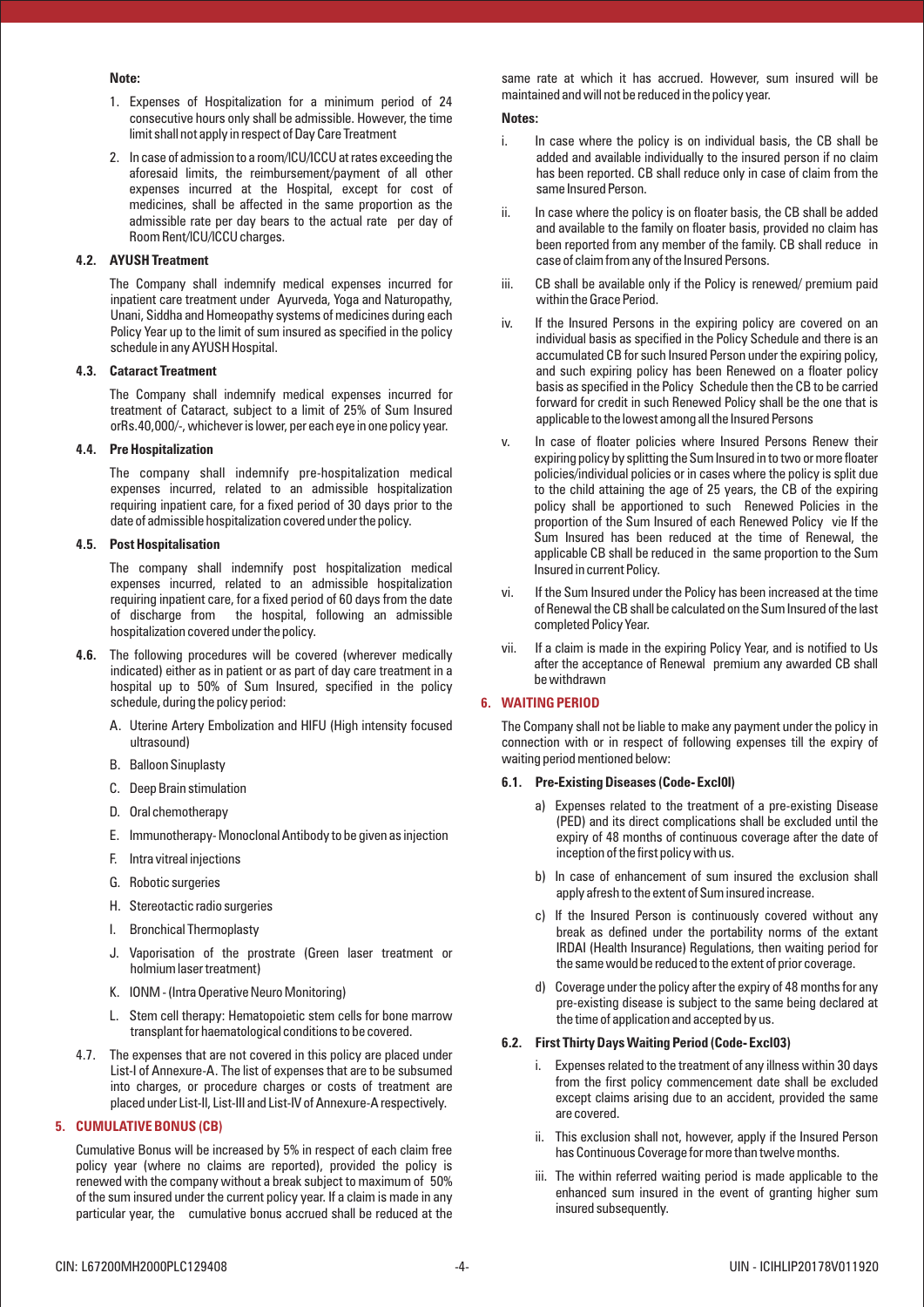## **6.3. Specific Waiting Period: (Code- Excl02)**

- a) Expenses related to the treatment of the following listed conditions, surgeries/treatments shall be excluded until the expiry of 24/48 months of continuous coverage, as may be the case after the date of inception of the first policy with the insurer. This exclusion shall not be applicable for claims arising due to an accident.
- b) In case of enhancement of sum insured the exclusion shall apply afresh to the extent of sum insured increase.
- c) If any of the specified disease/procedure falls under the waiting period specified for pre-existing diseases, then the longer of the two waiting periods shall apply.
- d) The waiting period for listed conditions shall apply even if contracted after the policy or declared and accepted without a specific exclusion.
- e) If the Insured Person is continuously covered without any break as defined under the applicable norms on portability stipulated by IRDAI, then waiting period for the same would be reduced to the extent of prior coverage.
- i. 24 Months waiting period
	- 1. Benign ENT disorder
	- 2. Tonsillectomy
	- 3. Adenoidectomy
	- 4. Mastoidectomy
	- 5. Tympanoplasty
	- 6. Hysterectomy
	- 7. All internal and external benign tumours, cysts, polyps of any kind, including benign breast lumps
	- 8. Benign prostate hypertrophy
	- 9. Cataract and age related eye ailments
	- 10. Gastric/ Duodenal Ulcer
	- 11. Gout and Rheumatism
	- 12. Hernia of all types
	- 13. Hydrocele
	- 14. Non Infective Arthritis
	- 15. Piles, Fissures and Fistula in anus
	- 16. Pilonidal sinus, Sinusitis and related disorders
	- 17. Prolapse inter Vertebral Disc and Spinal Diseases unless arising from accident
	- 18. Calculi in urinary system, Gall Bladder and Bile duct, excluding malignancy.
	- 19. Varicose Veins and Varicose Ulcers
	- 20. Internal Congenital Anomalies
- **ii. 48 Months waiting period**
	- 1. Treatment for joint replacement unless arising from accident
	- 2. Age-related Osteoarthritis & Osteoporosis

## **7. EXCLUSIONS**

The Company shall not be liable to make any payment under the policy, in respect of any expenses incurred in connection with or in respect of:

## **7.1. Investigation & Evaluation(Code- Excl04)**

- a) Expenses related to any admission primarily for diagnostics and evaluation purposes.
- b) Any diagnostic expenses which are not related or not incidental to the current diagnosis and treatment

#### **7.2. Rest Cure, rehabilitation and respite care(Code- Excl05)**

Expenses related to any admission primarily for enforced bed rest and not for receiving treatment. This also includes

- a) Custodial care either at home or in a nursing facility for personal care such as help with activities of daily living such as bathing, dressing, moving around either by skilled nurses or assistant or non-skilled persons.
- b) Any services for people who are terminally ill to address physical, social, emotional and spiritual needs.

#### **7.3. Obesity/ Weight Control(Code- Excl06)**

Expenses related to the surgical treatment of obesity that does not fulfil all the below conditions:

- 1. Surgery to be conducted is upon the advice of the Doctor
- 2. The surgery/Procedure conducted should be supported by clinical protocols
- 3. The member has to be 18 years of age or older and
- 4. Body Mass Index (BMI);
	- a) greater than or equal to 40 or
	- b) greater than or equal to 35 in conjunction with any of the following severe co morbidities following failure of less invasive methods of weight loss:
		- i) Obesity-related cardiomyopathy
		- ii) Coronary heart disease
		- iii) Severe Sleep Apnea
		- iv) Uncontrolled Type2 Diabetes

#### **7.4. Change-of-Gender treatments: (Code- Excl07)**

Expenses related to any treatment, including surgical management, to change characteristics of the body to those of the opposite sex.

#### **7.5. Cosmetic or plastic Surgery: (Code- Excl08)**

Expenses for cosmetic or plastic surgery or any treatment to change appearance unless for reconstruction following an Accident, Burn(s) or Cancer or as part of medically necessary treatment to remove a direct and immediate health risk to the insured. For this to be considered a medical necessity, it must be certified by the attending Medical Practitioner.

#### **7.6. Hazardous or Adventure sports: (Code- Excl09)**

Expenses related to any treatment necessitated due to participation as a professional in hazardous or adventure sports, including but not limited to, para-jumping, rock climbing, mountaineering, rafting, 1110tor racing, horse racing or scuba diving, hand gliding, sky diving, deep-sea diving.

## **7.7. Breach of law: (Code- Excl10)**

Expenses for treatment directly arising from or consequent upon any Insured Person committing or attempting to commit a breach of law with criminal intent.

## **7.8. Excluded Providers: (Code-Excl11)**

Expenses incurred towards treatment in any hospital or by any Medical Practitioner or any other provider specifically excluded by the Insurer and disclosed in its website / notified to the policyholders are not admissible. However, in case of life threatening situations or following an accident, expenses up to the stage of stabilization are payable but not the complete claim.

- **7.9.** Treatment for, Alcoholism, drug or substance abuse or any addictive condition and consequences thereof. **(Code- Excl12)**
- **7.10.** Treatments received in heath hydros, nature cure clinics, spas or similar establishments or private beds registered as a nursing home attached to such establishments or where admission is arranged wholly or partly for domestic reasons.**(Code- Excl13)**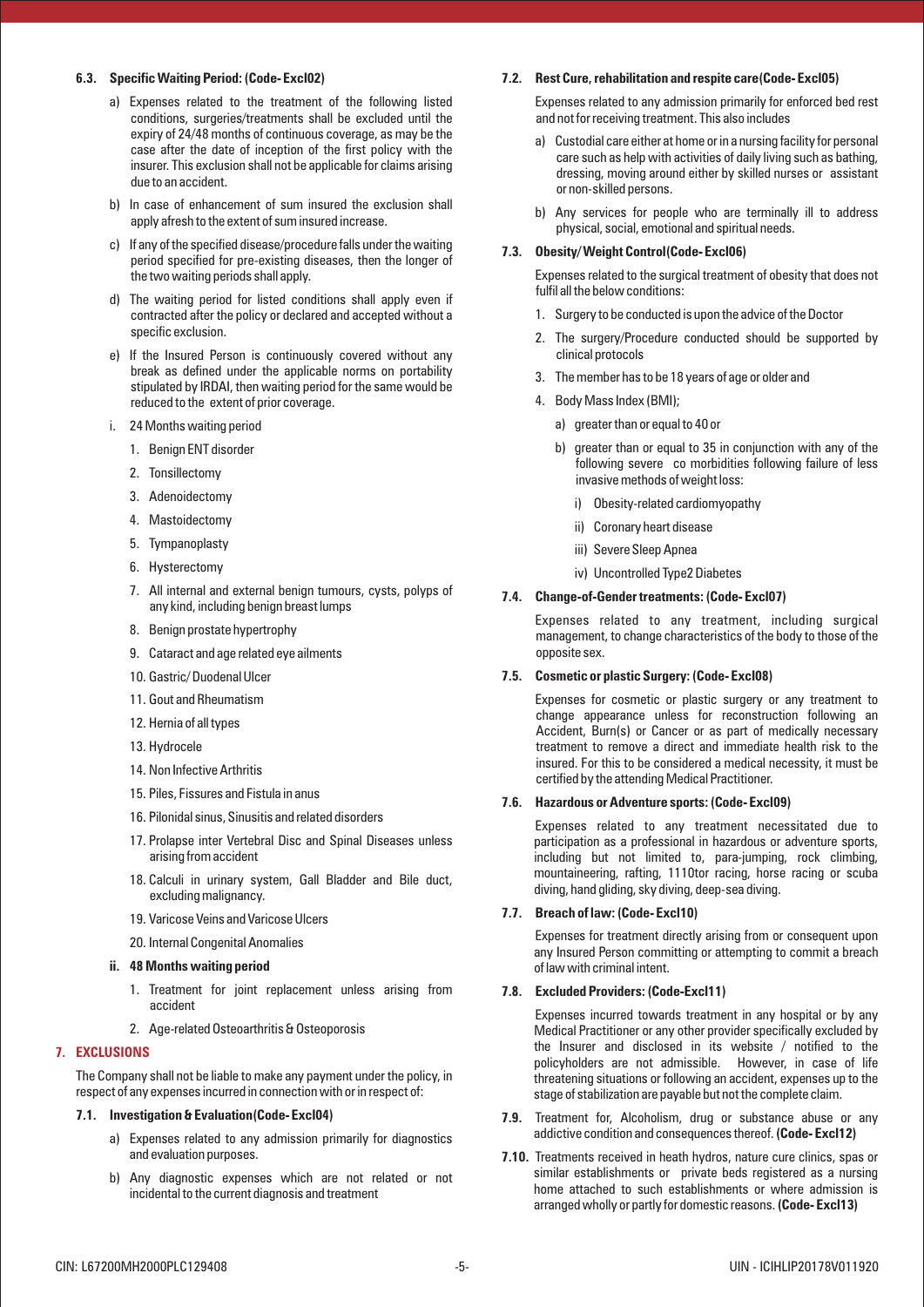**7.11.** Dietary supplements and substances that can be purchased without prescription, including but not limited to Vitamins, minerals and organic substances unless prescribed by a medical practitioner as part of hospitalization claim or day care procedure **(Code- Excl14)**

## **7.12. Refractive Error: (Code- Excl15)**

Expenses related to the treatment for correction of eye sight due to refractive error less than 7.5 dioptres.

#### **7.13. Unproven Treatments: (Code- Exc116)**

Expenses related to any unproven treatment, services and supplies for or in connection with any treatment. Unproven treatments are treatments, procedures or supplies that lack significant medical documentation to support their effectiveness.

## **7.14. Sterility and Infertility: (Code- Excl17)**

Expenses related to sterility and infertility. This includes:

- I. Any type of contraception, sterilization
- II. Assisted Reproduction services including artificial insemination and advanced reproductive technologies such as IVF, ZIFT, GIFT, ICSI
- III. Gestational Surrogacy
- IV. Reversal of sterilization

#### **7.15. Maternity Expenses (Code- Excl18):**

- i) Medical treatment expenses traceable to childbirth (including complicated deliveries and caesarean sections incurred during hospitalization) except ectopic pregnancy;
- ii) expenses towards miscarriage (unless due to an accident) and lawful medical termination of pregnancy during the policy period.
- **7.16.** War (whether declared or not) and war like occurrence or invasion, acts of foreign enemies, hostilities, civil war, rebellion, revolutions, insurrections, mutiny, military or usurped power, seizure, capture, arrest, restraints and detainment of all kinds.
- **7.17.** Nuclear, chemical or biological attack or weapons, contributed to, caused by, resulting from or from any other cause or event contributing concurrently or in any other sequence to the loss, claim or expense. For the purpose of this exclusion:
	- a) Nuclear attack or weapons means the use of any nuclear weapon or device or waste or combustion of nuclear fuel or the emission, discharge, dispersal, release or escape of fissile/ fusion material emitting a level of radioactivity capable of causing any Illness, incapacitating disablement or death.
	- b) Chemical attack or weapons means the emission, discharge, dispersal, release or escape of any solid, liquid or gaseous chemical compound which, when suitably distributed, is capable of causing any Illness, incapacitating disablement or death.
	- c) Biological attack or weapons means the emission, discharge, dispersal, release or escape of any pathogenic (disease producing) micro-organisms and/or biologically produced toxins (including genetically modified organisms and chemically synthesized toxins) which are capable of causing any Illness, incapacitating disablement or death.
- **7.18.** Any expenses incurred on Domiciliary Hospitalization and OPD treatment
- **7.19.** Treatment taken outside the geographical limits of India
- **7.20.** In respect of the existing diseases, disclosed by the insured and mentioned in the policy schedule (based on insured's consent), policyholder is not entitled to get the coverage for specified ICD codes.

#### **8. Moratorium Period:**

After completion of eight continuous years under this policy no look back would be applied. This period of eight years is called as moratorium period. The moratorium would be applicable for the sums insured of the first policy and subsequently completion of eight continuous years would be applicable from date of enhancement of sum insured only on the enhanced limits. After the expiry of Moratorium Period no claim under this policy shall be contestable except for proven fraud and permanent exclusions specified in the policy contract. The policies would however be subject to all limits, sub limits, co-payments as per the policy.

## **9. CLAIM PROCEDURE**

#### **1.1. Procedure for Cashless claims:**

- i) Treatment may be taken in a network provider and is subject to pre authorization by the Company,
- ii) Cashless request form available with the network provider and TPA/Company shall be completed and sent to the Company for authorization.
- iii) The Company upon getting cashless request form and related medical information from the insured person/ network provider will issue pre-authorization letter to the hospital after verification.
- iv) At the time of discharge, the insured person has to verify and sign the discharge papers, pay for non-medical and inadmissible expenses.
- v) The Company reserves the right to deny pre-authorization in case the insured person is unable to provide the relevant medical details,
- vi) ln case of denial of cashless access, the insured person may obtain the treatment as per treating doctor's advice and submit the claim documents to the Company for reimbursement.

#### **1.2. Procedure for reimbursement of claims:**

For reimbursement of claims the insured person many submit the necessary documents to Company within the prescribed time limit as specified hereunder.

| No   Type of Claim                                                                | <b>Prescribed Time limit</b>                                                |
|-----------------------------------------------------------------------------------|-----------------------------------------------------------------------------|
| Reimbursement of<br>hospitalization, day care and<br>pre hospitalization expenses | Within thirty days of date of<br>discharge from hospital                    |
| Reimbursement of post<br>hospitalization expenses                                 | Within fifteen days from<br>completion of post<br>hospitalization treatment |

## **9.1. Notification of Claim**

Notice with full particulars shall be sent to the Company as under:

- i. Within 24hours from the date of emergency hospitalization required or before the Insured Person's discharge from Hospital, whichever is earlier.
- ii. At least 48 hours prior to admission in Hospital in case of a planned Hospitalization.

#### **9.2. Documents to be submitted:**

The reimbursement claim is to be supported with the following documents and submitted within the prescribed time limit.

- i) Duly Completed claim form
- ii) Photo Identity proof of the patient
- iii) Medical practitioner's prescription advising admission
- iv) Original bills with itemized break-up
- v) Payment receipts
- vi) Discharge summary including complete medical history of the patient along with other details.
- vii) Investigation/ Diagnostic test reports etc. supported by the prescription from attending medical practitioner
- viii)OT notes or Surgeon's certificate giving details of the operation performed (for surgical cases)
- ix) Sticker/invoice of the Implants, wherever applicable.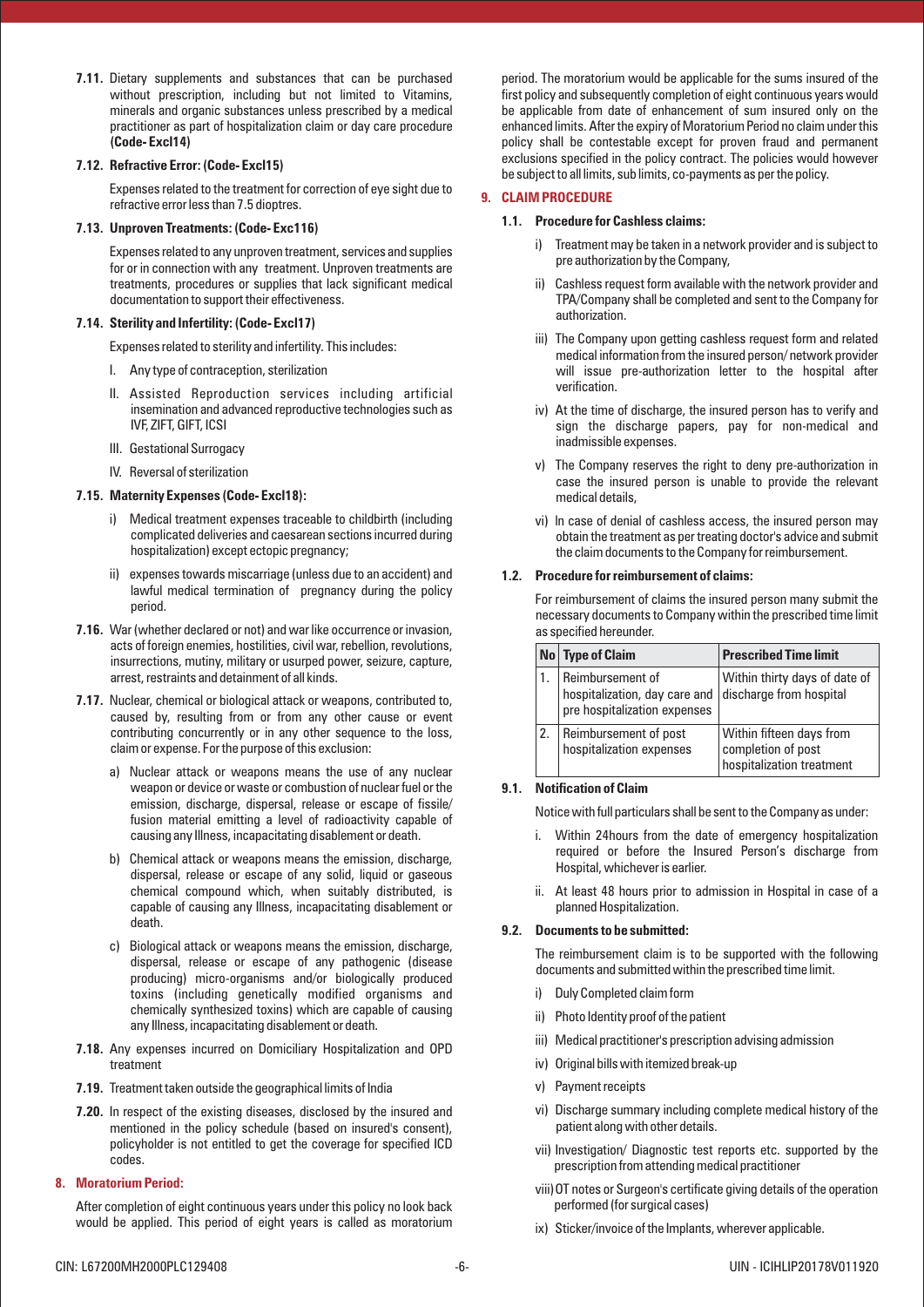- x) MLR (Medico Legal Report copy if carried out and FIR (First information report) if registered, where ever applicable.
- xi) NEFT Details (to enable direct credit of claim amount in bank account) and cancelled cheque
- xii) KYC (Identity proof with Address) of the proposer, where claim liability is above Rs 1 Lakh as per AML Guidelines
- xiii)Legal heir/succession certificate, wherever applicable
- xiv)Any other relevant document required by Company for assessment of the claim.

## **Note:**

- 1. The company shall only accept bills/invoices/medical treatment related documents only in the Insured Person's name for whom the claim is submitted
- 2. In the event of a claim lodged under the Policy and the original documents having been submitted to any other insurer, the Company shall accept the copy of the documents and claim settlement advice, duly certified by the other insurer subject to satisfaction of the Company
- 3. Any delay in notification or submission may be condoned on merit where delay is proved to be for reasons beyond the control of the Insured Person

## **9.3. Co-payment**

Each and every claim under the Policy shall be subject to a Copayment of 5% applicable to claim amount admissible and payable as per the terms and conditions of the Policy. The amount payable shall be after deduction of the copayment.

## **9.4. Claim Settlement (provision for Penal Interest)**

- i) The Company shall settle or reject a claim, as the case may be, within 30 days from the date of receipt of last necessary document.
- ii) In the case of delay in the payment of a claim, the Company shall be liable to pay interest from the date of receipt of last necessary document to the date of payment of claim at a rate 2% above the bank rate.
- iii) However, where the circumstances of a claim warrant an investigation in the opinion of' the Company, it shall initiate and complete such investigation at the earliest in any case not later than 30 days from the date of receipt of last necessary document. In such cases, the Company shall settle the claim within 45 days from the date of receipt of last necessary document.
- iv) In case of delay beyond stipulated 45 days the company shall be liable to pay interest at a rate 2% above the bank rate from the date of receipt of last necessary document to the date of payment of claim.

## **9.5. Payment of Claim**

All claims under the policy shall be payable in Indian currency only.

# **10. GENERAL TERMS &CONDITIONS**

## **10.1. Disclosure of Information**

The Policy shall be void and all premium paid thereon shall be forfeited to the Company in the event of misrepresentation, m isdescription or non-disclosure of any material fact.

## **10.2. Condition Precedent to Admission of Liability**

The due observance and fulfilment of the terms and conditions of the policy, by the insured person, shall be a condition precedent to any liability of the Company to make any payment for claim(s) arising under the policy.

## **10.3. Material Change**

The Insured shall notify the Company in writing of any material change in the risk in relation to the declaration made in the proposal form or medical examination report at each Renewal and the Company may, adjust the scope of cover and/or premium, if necessary, accordingly

## **10.4. Records to be Maintained**

The Insured Person shall keep an accurate record containing all relevant medical records and shall allow the Company or its representatives to inspect such records. The Policyholder or Insured Person shall furnish such information as the Company may require for settlement of any claim under the Policy, within reasonable time limit and within the time limit specified in the Policy

## **10.5. Complete Discharge**

Any payment to the Insured Person or his/ her nominees or his/ her legal representative or to the Hospital/Nursing Home or Assignee, as the case may be, for any benefit under the Policy shall in all cases be a full, valid and an effectual discharge towards payment of claim by the Company to the extent of that amount for the particular claim

## **10.6. Notice & Communication**

- i. Any notice, direction, instruction or any other communication related to the Policy should be made in writing.
- ii. Such communication shall be sent to the address of the Company or through any other electronic modes specified in the Policy Schedule.
- iii. The Company shall communicate to the Insured at the address or through any other electronic mode mentioned in the schedule.

## **10.7. Territorial Limit**

All medical treatment for the purpose of this insurance will have to be taken in India only.

## **10.8. Multiple Policies**

- 1. In case of multiple policies taken by an insured during a period from the same or one or more insurers to indemnify treatment costs, the policyholder shall have the right to require a settlement of his/her claim in terms of any of his/her policies. In all such cases the insurer if chosen by the policy holder shall be obliged to settle the claim as long as the claim is within the limits of and according to the terms of the chosen policy.
- 2. Policyholder having multiple policies shall also have the right to prefer claims under this policy for the amounts disallowed under any other policy / policies, even if the sum insured is not exhausted. Then the Insurer(s) shall independently settle the claim subject to the terms and conditions of this policy.
- 3. If the amount to be claimed exceeds the sum insured under a single policy after, the policyholder shall have the right to choose insurers from whom he/she wants to claim the balance amount.
- 4. Where an insured has policies from more than one insurer to cover the sme risk on indemnity basis, the insured shall only be indemnified the hospitalization costs in accordance with the terms and conditions of the chosen policy.

## **10.9. Fraud**

If any claim made by the insured person, is in any respect fraudulent, or if any false statement, or declaration is made or used in support thereof, or if any fraudulent means or devices are used by the insured person or anyone acting on his/her behalf to obtain any benefit under this policy, all benefits under this policy shall be forfeited.

Any amount already paid against claims which are found fraudulent later under this policy shall be repaid by all person(s) named in the policy schedule, who shall be jointly and severally liable for such repayment.

For the purpose of this clause, the expression "fraud" means any of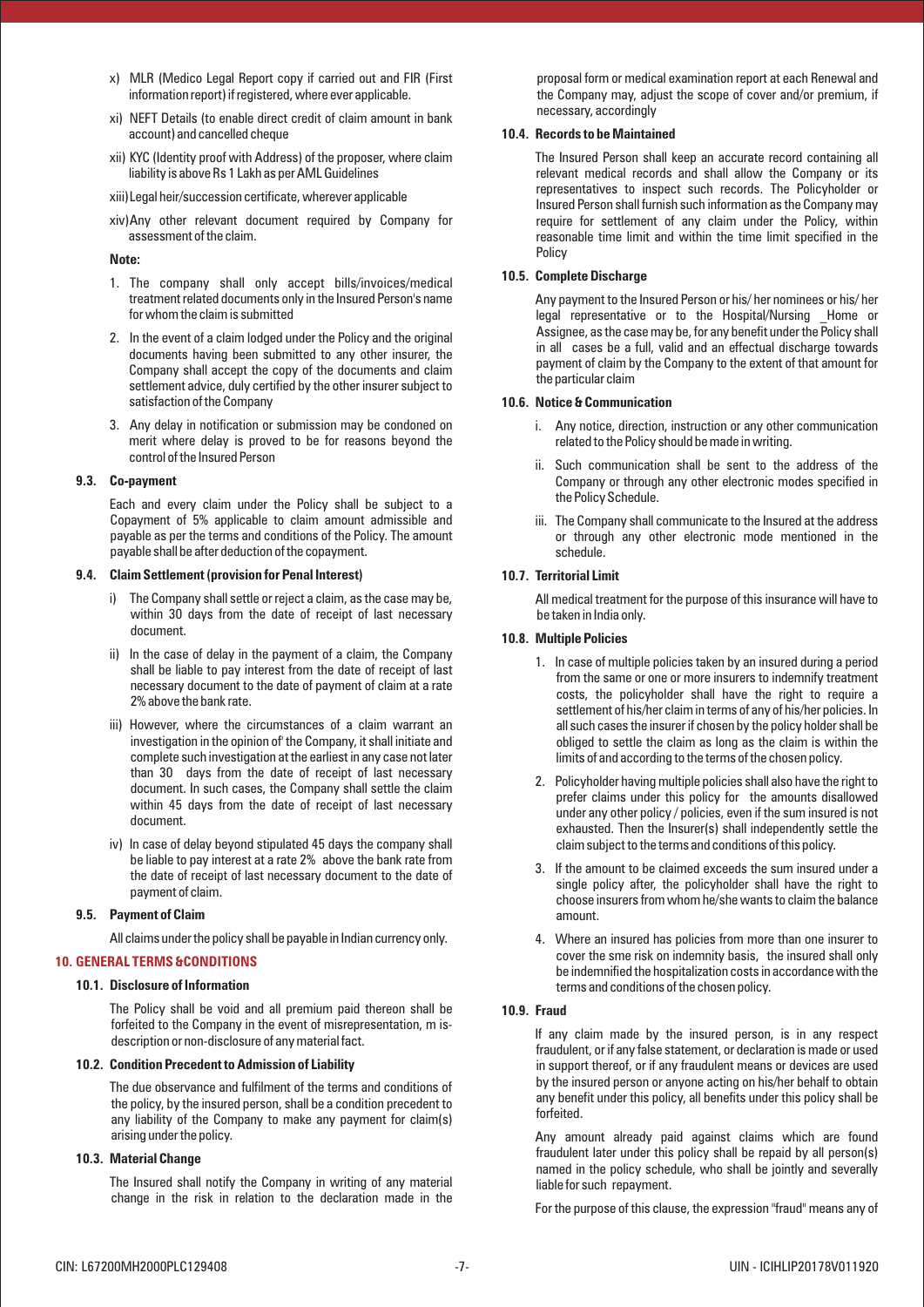the following acts committed by the Insured Person or by his agent, with intent to deceive the insurer or to induce the insurer to issue an insurance Policy:-

- a) the suggestion, as a fact of that which is not true and which the Insured Person does not believe to be true;
- b) the active concealment of a fact by the Insured Person having knowledge or belief of the fact;
- c) any other act fitted to deceive; and
- d) any such act or omission as the law specially declares to be fraudulent

The company shall not repudiate the policy on the ground of fraud, if the insured person / beneficiary can prove that the misstatement was true to the best of his knowledge and there was no deliberate intention to suppress the fact or that such mis-statement of or suppression of material fact are within the knowledge of the insurer. Onus of disproving is upon the policyholder, if alive, or beneficiaries.

#### **10.10. Cancellation**

a) The Insured may cancel this Policy by giving 15days' written notice, and in such an event, the Company shall refund premium on short term rates for the unexpired Policy Period as per the rates detailed below.

| <b>Refund %</b>                              |          |  |  |  |
|----------------------------------------------|----------|--|--|--|
| <b>Refund of Premium basis Policy Period</b> |          |  |  |  |
| <b>Timing of Cancellation</b>                | 1 Yr     |  |  |  |
| Up to 30 days                                | 75.00%   |  |  |  |
| 31 to 90 days                                | 50.00%   |  |  |  |
| 3 to 6 months                                | 25.00%   |  |  |  |
| 6 to 12 In months                            | $0.00\%$ |  |  |  |

Notwithstanding anything contained herein or otherwise, no refunds of premium shall be made in respect of Cancellation where, any claim has been admitted or has been lodged or any benefit has been availed by the Insured person under the Policy.

b) The Company may cancel the Policy at any time on grounds of mis-representation, non-disclosure of material facts, fraud by the Insured Person, by giving 15 days' written notice. There would be no refund of premium on cancellation on grounds of mis-representation, nondisclosure of material facts or fraud.

#### **10.11. Automatic change in Coverage under the policy**

The coverage for the Insured Person(s) shall automatically terminate:

1. In the case of his/ her (Insured Person) demise.

However the cover shall continue for the remaining Insured Persons till the end of Policy Period. The other insured persons may also apply to renew the policy. In case, the other insured person is minor, the policy shall be renewed only through any one of his/her natural guardian or guardian appointed by court. All relevant particulars in respect of such person (including his/her relationship with the insured person) must be submitted to the company along with the application. Provided no claim has been made, and termination takes place on account of death of the insured person, pro-rata refund of premium of the deceased insured person for the balance period of the policy will be effective.

2. Upon exhaustion of sum insured and cumulative bonus, for the policy year. However, the policy is subject to renewal on the due date as per the applicable terms and conditions.

### **10.12. Territorial Jurisdiction**

All disputes or differences under or in relation to the interpretation of the terms, conditions, validity, construct, limitations and/or exclusions contained in the Policy shall be determined by the Indian court and according to Indian law.

## **10.13. Arbitration**

- i. If any dispute or difference shall arise as to the quantum to be paid by the Policy, (liability being otherwise admitted) such difference shall independently of all other questions, be referred to the decision of a sole arbitrator to be appointed in writing by the parties here to or if they cannot agree upon a single arbitrator within thirty days of any party invoking arbitration, the same shall be referred to a panel of three arbitrators, comprising two arbitrators, one to be appointed by each of the parties to the dispute/difference and the third arbitrator to be appointed by such two arbitrators and arbitration shall be conducted under and in accordance with the provisions of the Arbitration and Conciliation Act 1996, as amended by Arbitration and Conciliation (Amendment) Act, 2015 (No. 3 of 2016).
- ii. It is clearly agreed and understood that no difference or dispute shall be preferable to arbitration as herein before provided, if the Company has disputed or not accepted liability under or in respect of the policy, iii. It is hereby expressly stipulated and declared that it shall be a condition precedent to any right of action or suit upon the policy that award by such arbitrator/arbitrators of the amount of expenses shall be first obtained.

## **10.14. Migration:**

The Insured Person will have the option to migrate the Policy to other health insurance products/plans offered by the company as per extant Guidelines related to Migration. If such person is presently covered and has been continuously covered without any lapses under any health insurance product/plan offered by the company, as per Guidelines on migration, the proposed Insured Person will get all the accrued continuity benefits in waiting periods as per below:

- i. The waiting periods specified in Section 6 shall be reduced by the number of continuous preceding years of coverage of the Insured Person under the previous health insurance Policy.
- ii. Migration benefit will be offered to the extent of sum of previous insured and accrued bonus/multiplier benefit (as part of the base sum insured), migration benefit shall not apply to any other additional increased Sum Insured.

## **10.15. Portability**

The Insured Person will have the option to port the Policy to other insurers as per extant Guidelines related to portability, If such person is presently covered and has been continuously covered without any lapses under any health insurance plan with an Indian General/Health insurer as per Guidelines on portability, the proposed Insured Person will get all the accrued continuity benefits in waiting periods as under:

- i. The waiting periods specified in Section 6 shall be reduced by the number of continuous preceding years of coverage of the Insured Person under the previous health insurance Policy.
- ii. Portability benefit will be offered to the extent of sum of previous sum insured and accrued bonus (as part of the base sum insured), portability benefit shall not apply to any other additional increased Sum Insured.

For detailed guidelines on portability kindly refer to IRDAI Health Regulations

## **10.16. Renewal of Policy**

The policy shall ordinarily be renewable except on grounds of fraud, moral hazard, misrepresentation by the insured person. The Company is not bound to give notice that it is due for renewal.

i. Renewal shall not be denied on the ground that the insured had made a claim or claims in the preceding policy years.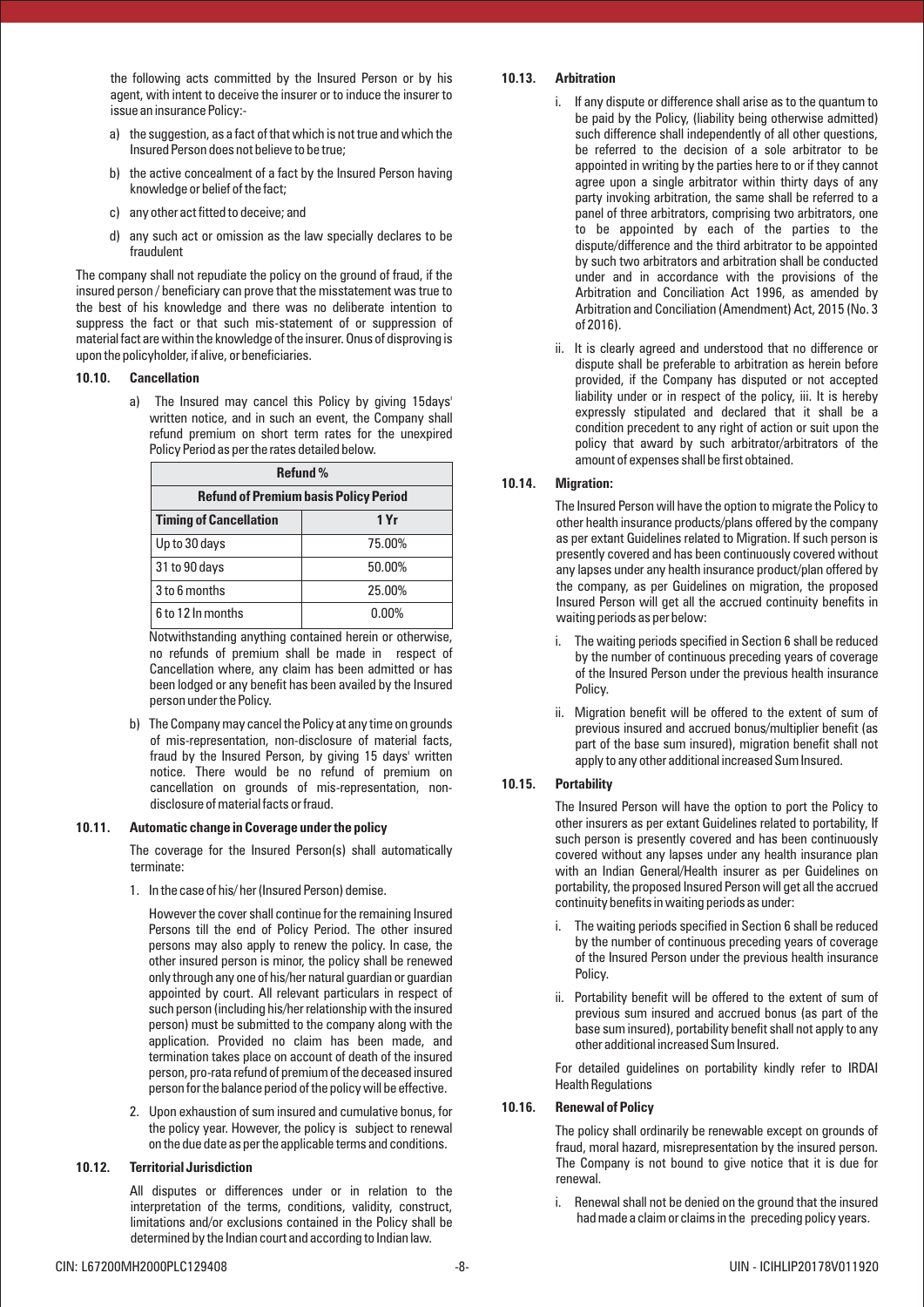- ii. Request for renewal along with requisite premium shall be received by the Company before the end of the Policy Period.
- iii. At the end of the Policy Period, the policy shall terminate and can be renewed within the Grace Period to maintain continuity of benefits without Break in Policy. Coverage is not available during the grace period.
- iv. If not renewed within Grace Period after due renewal date, the Policy shall terminate.

#### **10.17. Premium Payment in Installments**

If the insured person has opted for Payment of Premium on an installment basis i.e. Half Yearly, Quarterly or Monthly, as mentioned in Your Policy Schedule/Certificate of Insurance, the following Conditions shall apply (notwithstanding any terms contrary elsewhere in the Policy)

- i. Grace Period of 15 days would be given to pay the installment premium due for the Policy.
- ii. During such grace period, Coverage will not be available from the installment premium payment due date till the date of receipt of premium by Company.
- iii. The Benefits provided under "Waiting Periods", "Specific Waiting Periods" Sections shall continue in the event of payment of premium within the stipulated grace Period.
- iv. No interest will be charged If the installment premium is not paid on due date.
- v. In case of installment premium due not received within the grace Period, the Policy will get cancelled.

#### **10.18. Possibility of Revision of Terms of the Policy Including the Premium Rates**

The Company, with prior approval of IRDAI, may revise or modify the terms of the policy including the premium rates. The insured person shall be notified three months before the changes are affected.

#### **10.19. Free look period**

The Free Look Period shall be applicable at the inception of the Policy and not on renewals or at the time of porting the policy.

The insured shall be allowed a period of fifteen days from date of receipt of the Policy to review the terms and conditions of the Policy, and to return the same if not acceptable

If the insured has not made any claim during the Free Look Period, the insured shall be entitled to

- i. a refund of the premium paid less any expenses incurred by the company on medical examination of the insured person and the stamp duty charges; or
- ii. where the risk has already commenced and the option of return of the Policy is exercised by the insured, a deduction towards the proportionate risk premium for period of cover or
- iii. Where only a part of the insurance coverage has commenced, such proportionate pren1ium commensurate with the insurance coverage during such period;

#### **10.20. Endorsements (Changes in Policy)**

i. This policy constitutes the complete contract of insurance. This Policy cannot be modified by anyone (including an insurance agent or broker) except the company. Any change made by the company shall be evidenced by a written endorsement signed and stamped.

ii. The policyholder may be changed only at the time of renewal. The new policyholder must be the legal heir/immediate family member. Such change would be subject to acceptance by the company and payment of premium (if any). The renewed Policy shall be treated as having been renewed without break.

The policyholder may be changed during the Policy Period only in case of his/her demise or him/her moving out of India.

## **10.21. Change of Sum Insured**

Sum insured can be changed (increased/ decreased) only at the time of renewal or at any time, subject to underwriting by the Company. For any increase in SI, the waiting period shall start afresh only for the enhanced portion of the sum insured.

## **10.22. Terms and conditions of the Policy**

The terms and conditions contained herein and in the Policy Schedule shall be deemed to form part of the Policy and shall be read together as one document.

#### **10.23. Nomination:**

The policyholder is required at the inception of the policy to make a nomination for the purpose of payment of claims under the policy in the event of death of the policyholder. Any change of nomination shall be communicated to the company in writing and such change shall be effective only when an endorsement on the policy is made. For Claim settlement under reimbursement, the Company will pay the policyholder. In the event of death of the policyholder, the Company will pay the nominee {as named in the Policy Schedule/Policy Certificate/Endorsement (if any)} and in case there is no subsisting nominee, to the legal heirs or legal representatives of the Policyholder whose discharge shall be treated as full and final discharge of its liability under the Policy.

## **11. REDRESSAL OF GRIEVANCE**

In case You are aggrieved in any way, You should do the following

I. For resolution of any query or grievance, Insured may contact the respective branch office of The Company or may call us

**at toll free no. 1800 2666 or email us** 

## **at customersupport@icicilombard.com or write to us**

**at ICICI Lombard General Insurance Company Ltd.** ICICI Lombard House, 414, Veer Savarkar Marg, Near Siddhi Vinayak Temple, Prabhadevi, Mumbai- 400025.

- II. If you are not satisfied with the resolution provided, you may approach us at the sub section "Grievance Redressal" on our website www.icicilombard.com (Customer Support section)
- III. In case Your complaint is not fully addressed by the insurer, You may use the Integrated Grievance Management System (IGMS) for escalating the complaint to IRDAI. Through IGMS You can register your complain online and track its status.

IRDAI Integrated Grievance Management System https://igms.irda.gov.in/

IV. Insurance Ombudsman -The insured person may also approach the office of Insurance Ombudsman of the respective area/region for redressal of grievance. The contact details of the Insurance Ombudsman offices have been provided as Annexure-B

No loading shall apply on renewals based on individual claims experience.

Insurance is the subject matter of solicitation.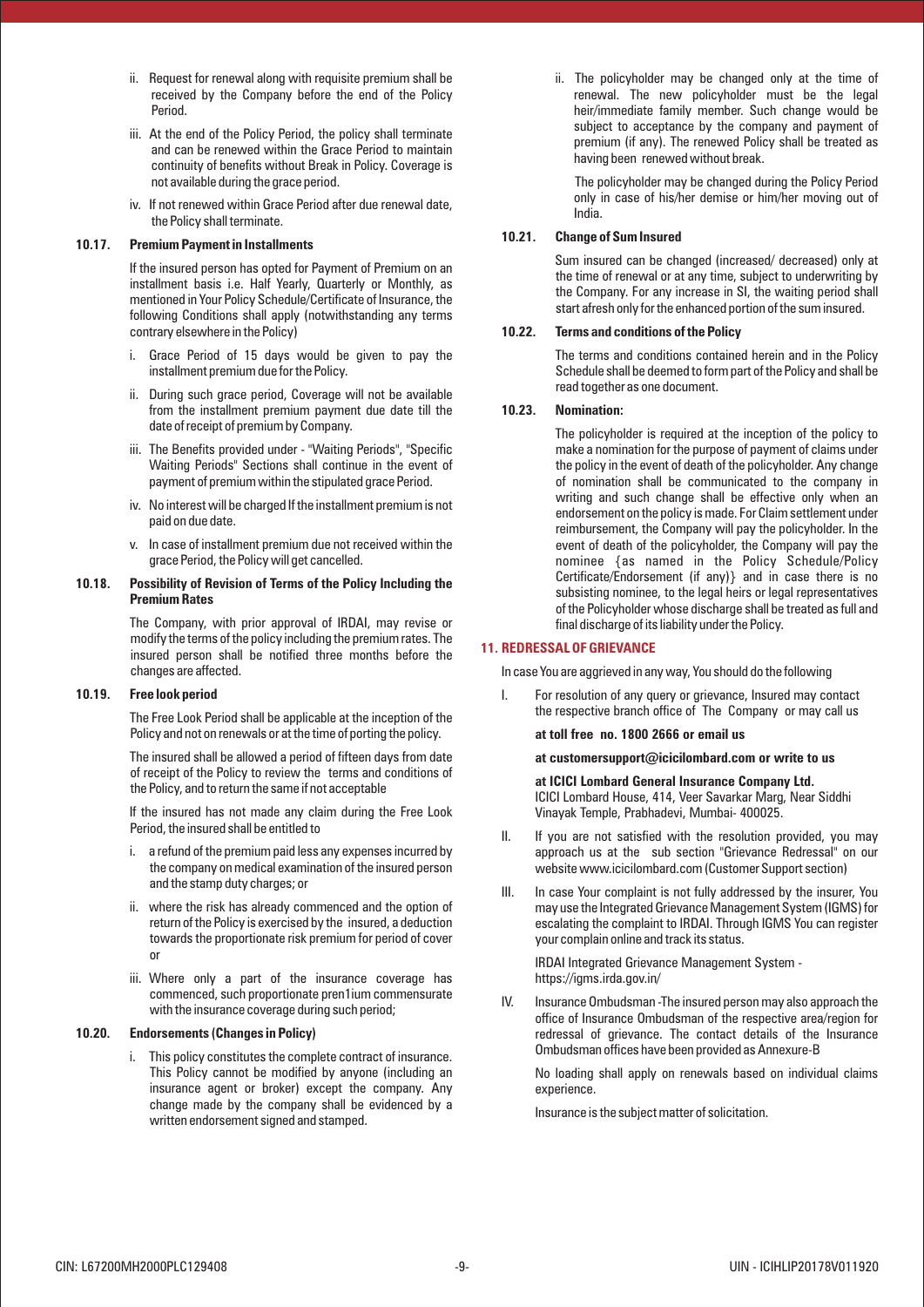# **12. TABLE OF BENEFITS**

| Name                            | Arogya Sanjeevani Policy                                                                                                                                                                                                                   |  |  |  |  |
|---------------------------------|--------------------------------------------------------------------------------------------------------------------------------------------------------------------------------------------------------------------------------------------|--|--|--|--|
| <b>Product Type</b>             | Individual/Floater                                                                                                                                                                                                                         |  |  |  |  |
| <b>Category of Cover</b>        | Indemnity                                                                                                                                                                                                                                  |  |  |  |  |
| Sum insured                     | <b>INR</b>                                                                                                                                                                                                                                 |  |  |  |  |
|                                 | On Individual basis - SI shall apply to each individual family member                                                                                                                                                                      |  |  |  |  |
|                                 | On Floater basis - SI shall apply to the entire family                                                                                                                                                                                     |  |  |  |  |
| <b>Policy Period</b>            | 1 year                                                                                                                                                                                                                                     |  |  |  |  |
| Eligibility                     | Policy can be availed by persons between the age of 18 years and 65years, as Proposer. Proposer with higher age can<br>obtain policy for family, without covering self.                                                                    |  |  |  |  |
|                                 | Policy can be availed for Self and the following family members                                                                                                                                                                            |  |  |  |  |
|                                 | i.<br>legally wedded spouse.                                                                                                                                                                                                               |  |  |  |  |
|                                 | ii.<br>Parents and Parents-in-law                                                                                                                                                                                                          |  |  |  |  |
|                                 | iii.<br>Dependent Children (i.e. natural or legally adopted) between the age 3 months to 25 years. If the child above 18 years<br>of age is financially independent, he or she shall be ineligible for coverage in the subsequent renewals |  |  |  |  |
| <b>Grace Period</b>             | For Yearly payment of mode, a fixed period of 30 days is to be allowed as Grace Period and for all other modes of payment a<br>fixed period of 15 days be allowed as grace period.                                                         |  |  |  |  |
| <b>Hospitalisation Expenses</b> | Expenses of Hospitalization for a minimum period of 24 consecutive hours only shall be admissible                                                                                                                                          |  |  |  |  |
|                                 | Time limit of 24 hrs shall not apply when the treatment is undergone in a Day Care Centre.                                                                                                                                                 |  |  |  |  |
| Pre Hospitalisation             | For 30 days prior to the date of hospitalization                                                                                                                                                                                           |  |  |  |  |
| Post Hospitalisation            | For 60 days from the date of discharge from the hospital                                                                                                                                                                                   |  |  |  |  |
| Sublimit for room/doctors fee   | Room Rent, Boarding, Nursing Expenses all inclusive as provided by the Hospital / Nursing Home up to 2% of the sum<br>1.<br>insured subject to maximum of Rs. 5000/- per day.                                                              |  |  |  |  |
|                                 | 2.<br>1ntensive Care Unit (ICU) charges/ Intensive Cardiac Care Unit (ICCU) charges all inclusive as provided by the<br>Hospital/Nursing Home up to 5% of the sum insured subject to maximum of Rs. 10,000/-, per day.                     |  |  |  |  |
| <b>Cataract Treatment</b>       | Up to 25% of Sum insured or Rs. 40,000/-, whichever is lower, per eye, under one policy year.                                                                                                                                              |  |  |  |  |
| <b>AYUSH</b>                    | Expenses incurred for Inpatient Care treatment under Ayurveda, Yoga and Naturopathy, Unani, Siddha and Homeopathy<br>systems of medicines shall be covered up to sum insured, during each Policy year as specified in the policy schedule. |  |  |  |  |
| Pre Existing Disease            | Only PEDs declared in the Proposal Form and accepted for coverage by the com any shall be covered after a waiting period<br>of 4 years.                                                                                                    |  |  |  |  |
| <b>Cumulative bonus</b>         | Increase in the sum insured by 5% in respect of each claim free year subject to a maximum of 50% of SI. In the event of<br>claim the cumulative bonus shall be reduced at the same rate.                                                   |  |  |  |  |
| Co Pay                          | 5% co pay on all claims.                                                                                                                                                                                                                   |  |  |  |  |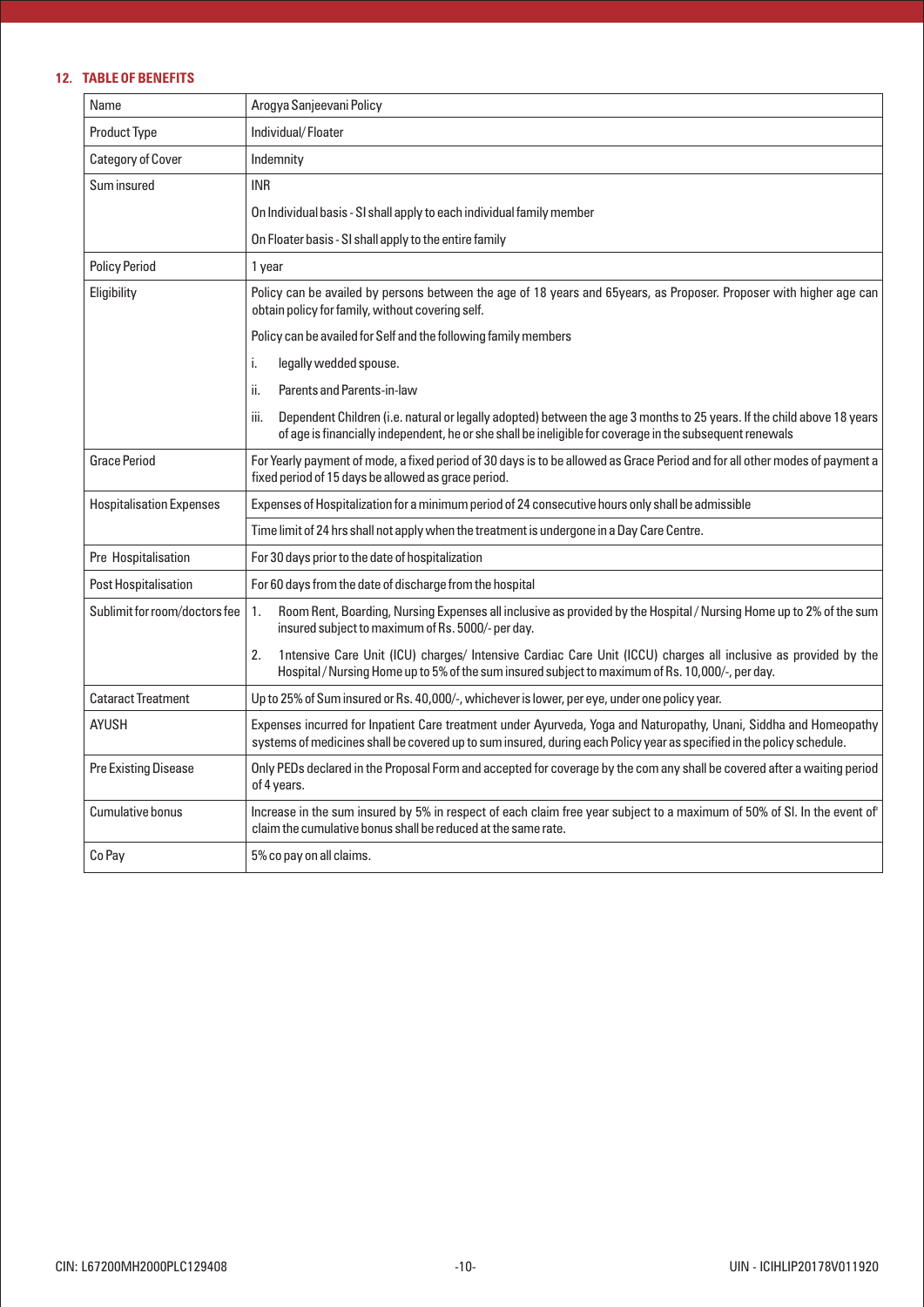# **ANNEXURE A**

| List I - Items for which coverage is not available |                                                         |  | List I - Items for which coverage is not available |                                                                                                       |  |  |
|----------------------------------------------------|---------------------------------------------------------|--|----------------------------------------------------|-------------------------------------------------------------------------------------------------------|--|--|
| in the policy                                      |                                                         |  | in the policy (Contd.)                             |                                                                                                       |  |  |
| No.                                                | <b>ITEM</b>                                             |  | No                                                 | <b>ITEM</b>                                                                                           |  |  |
| $\mathbf{1}$                                       | BABY FOOD                                               |  | 49                                                 | AMBULANCE COLLAR                                                                                      |  |  |
| 2                                                  | <b>BABY UTILITIES CHARGES</b>                           |  | 50                                                 | AMBULANCE EQUIPMENT                                                                                   |  |  |
| 3                                                  | <b>BEAUTY SERVICES</b>                                  |  | 51                                                 | ABDOMINAL BINDER                                                                                      |  |  |
| 4                                                  | <b>BELTS/BRACES</b>                                     |  | 52                                                 | PRIVATE NURSES CHARGES-SPECIAL NURSING CHARGES                                                        |  |  |
| 5                                                  | <b>BUDS</b>                                             |  | 53                                                 | <b>SUGAR FREE TABLETS</b>                                                                             |  |  |
| 6<br>7                                             | COLD PACK/HOT PACK<br><b>CARRY BAGS</b>                 |  | 54                                                 | CREAMS POWDERS LOTIONS (TOILETRIES ARE NOT PAYABLE, ONLY<br>PRESCRIBED MEDICAL HARMACEUTICALS PA ABLE |  |  |
| 8                                                  | <b>EMAIL/INTERNET CHARGES</b>                           |  | 55                                                 | <b>ECG ELECTRODES</b>                                                                                 |  |  |
| 9                                                  | FOOD CHARGES OTHER THAN PATIENT'S DIET PROVIDED BY      |  | 56                                                 | <b>GLOVES</b>                                                                                         |  |  |
|                                                    | <b>HOSPITAL</b>                                         |  | 57                                                 | NEBULISATION KIT                                                                                      |  |  |
| 10                                                 | LEGGINGS                                                |  | 58                                                 | ANY KIT WITH NO DETAILS MENTIONED [DELIVERY KIT, ORTHOKIT,                                            |  |  |
| 11                                                 | <b>LAUNDRY CHARGES</b>                                  |  |                                                    | RECOVERY KIT, ETC                                                                                     |  |  |
| 12                                                 | <b>MINERAL WATER</b>                                    |  | 59                                                 | <b>KIDNEY TRAY</b>                                                                                    |  |  |
| 13                                                 | <b>SANITARY PAD</b>                                     |  | 60                                                 | <b>MASK</b>                                                                                           |  |  |
| 14                                                 | <b>TELEPHONE CHARGES</b>                                |  | 61                                                 | <b>OUNCE GLASS</b>                                                                                    |  |  |
| 15                                                 | <b>GUEST SERVICES</b>                                   |  | 62                                                 | <b>OXYGEN MASK</b>                                                                                    |  |  |
| 16                                                 | <b>CREPE BANDAGE</b>                                    |  | 63                                                 | PELVIC TRACTION BELT                                                                                  |  |  |
| 17                                                 | DIAPER OF ANY TYPE                                      |  | 64                                                 | <b>PAN CAN</b>                                                                                        |  |  |
| 18                                                 | <b>EYELET COLLAR</b>                                    |  | 65                                                 | <b>TROLLY COVER</b>                                                                                   |  |  |
| 19                                                 | <b>SLINGS</b>                                           |  | 66                                                 | UROMETER, URINE JUG                                                                                   |  |  |
| 20                                                 | BLOOD GROUPING AND CROSS MATCHING OF DONORS SAMPLES     |  | 67                                                 | AMBULANCE                                                                                             |  |  |
| 21                                                 | SERVICE CHARGES WHERE NURSING CHARGE ALSO CHARGED       |  | 68                                                 | <b>VASOFIX SAFETY</b>                                                                                 |  |  |
| 22                                                 | <b>TELEVISION CHARES</b>                                |  |                                                    | List II - Items that are to be subsumed                                                               |  |  |
| 23                                                 | <b>SURCHARGES</b>                                       |  |                                                    | into Room Charges                                                                                     |  |  |
| 24                                                 | ATTENDANT CHARGES                                       |  | <b>No</b>                                          | <b>ITEM</b>                                                                                           |  |  |
| 25                                                 | EXTRA DIET OF PATIENT (OTHER THAN THAT WHICH FORMS PART |  | $\mathbf{1}$                                       | BABY CHARGES UNLESS SPECIFIED/INDICATED                                                               |  |  |
|                                                    | OF BED CHARGE                                           |  | 2                                                  | <b>HAND WASH</b>                                                                                      |  |  |
| 26                                                 | <b>BIRTH CERTIFICATE</b>                                |  | 3                                                  | <b>SHOE COVER</b>                                                                                     |  |  |
| 27                                                 | <b>CERTIFICATE CHARGES</b>                              |  | 4                                                  | CAPS                                                                                                  |  |  |
| 28                                                 | <b>COURIER CHARGES</b>                                  |  | 5                                                  | <b>CRADLE CHARGES</b>                                                                                 |  |  |
| 29                                                 | CONVEYANCE CHARGES                                      |  | 6                                                  | COMB                                                                                                  |  |  |
| 30                                                 | MEDICAL CERTIFICATE                                     |  | 7                                                  | EAU-DE-COLOGNE/ROOM FRESHNERS                                                                         |  |  |
| 31                                                 | <b>MEDICAL RECORDS</b>                                  |  | 8                                                  | FOOT COVER                                                                                            |  |  |
| 32                                                 | PHOTOCOPIES CHARGES                                     |  | 9                                                  | GOWN                                                                                                  |  |  |
| 33                                                 | MORTUARY CHARGES                                        |  | 10                                                 | <b>SLIPPERS</b>                                                                                       |  |  |
| 34                                                 | <b>WALKING AIDS CHARGES</b>                             |  | 11                                                 | <b>TISSUE PAPER</b>                                                                                   |  |  |
| 35                                                 | OXYGEN CYLINDER FOR USAGE OUTSIDE THE HOSPITAL          |  | 12                                                 | <b>TOOTH PASTE</b>                                                                                    |  |  |
| 36                                                 | <b>SPACER</b>                                           |  | 13                                                 | <b>TOOTH BRUSH</b>                                                                                    |  |  |
| 37                                                 | <b>SPIROMETRE</b>                                       |  | 14                                                 | BED PAN                                                                                               |  |  |
| 38                                                 | NEBULIZER KIT                                           |  | 15                                                 | FACE MASK                                                                                             |  |  |
| 39                                                 | <b>STEAM INHALER</b>                                    |  | 16                                                 | I FLEXI MASK                                                                                          |  |  |
| 40                                                 | ARMSLING                                                |  | 17                                                 | HAND HOLDER                                                                                           |  |  |
| 41                                                 | <b>THERMOMETER</b>                                      |  | 18                                                 | SPUTUM CUP                                                                                            |  |  |
| 42                                                 | CERVICAL COLLAR                                         |  | 19                                                 | DISINFECTANT LOTIONS                                                                                  |  |  |
| 43                                                 | <b>SPLINT</b>                                           |  | 20                                                 | I LUXURY TAX                                                                                          |  |  |
| 44                                                 | DIABETIC FOOT WEAR                                      |  | 21                                                 | HVAC                                                                                                  |  |  |
| 45                                                 | KNEE BRACES LONG/SHORT/HINGED                           |  | 22                                                 | HOUSE KEEPING CHARGES                                                                                 |  |  |
| 46                                                 | KNEE IMMOBILIZER/SHOULDER IMMOBILIZER                   |  | 23                                                 | AIR CONDITIONER CHARGES                                                                               |  |  |
| 47                                                 | LUMBO SACRAL BELT                                       |  | 24                                                 | 1 M IV INJECTION CHARGES                                                                              |  |  |
| 48                                                 | NIMBUS BED OR WATER OR AIR BED CHARGES                  |  | 25                                                 | <b>CLEAN SHEET</b>                                                                                    |  |  |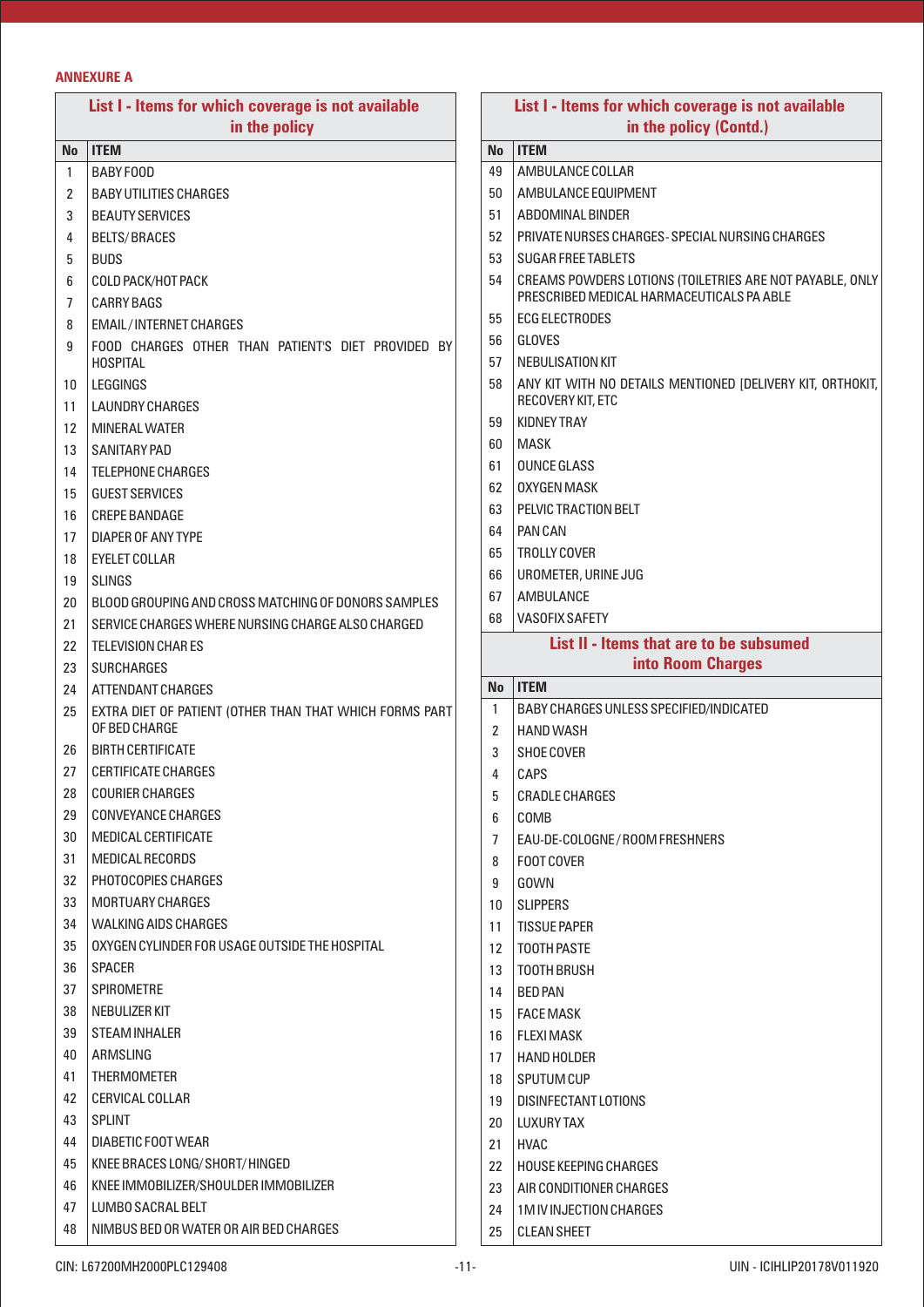# **ANNEXURE A**

|                | List II - Items that are to be subsumed<br>into Room Charges (Contd.) |  |  |  |  |
|----------------|-----------------------------------------------------------------------|--|--|--|--|
| No             | <b>ITEM</b>                                                           |  |  |  |  |
| 26             | <b>BLANKET/VVARMER BLANKET</b>                                        |  |  |  |  |
| 27             | ADMISSION KIT                                                         |  |  |  |  |
| 28             | <b>DIABETIC CHART CHARGES</b>                                         |  |  |  |  |
| 29             | DOCUMENTATION CHARGES / ADMINISTRATIVE EXPENSES                       |  |  |  |  |
| 30             | DISCHARGE PROCEDURE CHARGES                                           |  |  |  |  |
| 31             | DAILY CHART CHARGES                                                   |  |  |  |  |
| 32             | <b>ENTRANCE PASS/VISITORS PASS CHARGES</b>                            |  |  |  |  |
| 33             | EXPENSES RELATED TO PRESCRIPTION ON DISCHARGE                         |  |  |  |  |
| 34             | FILE OPENING CHARGES                                                  |  |  |  |  |
| 35             | INCIDENTAL EXPENSES / MISC. CHARGES NOT EXPLAINED                     |  |  |  |  |
| 36             | PATIENT IDENTIFICATION BAND / NAME TAG                                |  |  |  |  |
| 37             | PULSEOXYMETER CHARGES                                                 |  |  |  |  |
|                | List III - Items that are to be subsumed                              |  |  |  |  |
|                | into Procedure Charges                                                |  |  |  |  |
| <b>No</b>      | <b>ITEM</b>                                                           |  |  |  |  |
| 1              | <b>HAIR REMOVAL CREAM</b>                                             |  |  |  |  |
| 2              | DISPOSABLES RAZORS CHARGES FOR SITE RE ARATIONS                       |  |  |  |  |
| 3              | <b>EYE PAD</b>                                                        |  |  |  |  |
| 4              | EYE SHEILD                                                            |  |  |  |  |
| 5              | <b>CAMERA COVER</b>                                                   |  |  |  |  |
| 6              | DVD, CD CHARGES                                                       |  |  |  |  |
| 7              | <b>CAUSE SOFT</b>                                                     |  |  |  |  |
| 8              | GAUZE                                                                 |  |  |  |  |
| 9              | WARD AND THEATRE BOOKING CHARGES                                      |  |  |  |  |
| 10             | ARTHROSCOPY AND ENDOSCOPY INSTRUMENTS                                 |  |  |  |  |
| 11             | MICROSCOPE COVER                                                      |  |  |  |  |
| 12             | SURGICAL BLADES, HARMONICSCALPEL, SHAVER                              |  |  |  |  |
| 13             | <b>SURGICAL DRILL</b>                                                 |  |  |  |  |
| 14             | <b>EYE KIT</b>                                                        |  |  |  |  |
| 15             | <b>EYE DRAPE</b>                                                      |  |  |  |  |
| 16             | <b>X-RAY FILM</b>                                                     |  |  |  |  |
| 17             | <b>BOYLES APPARATUS CHARGES</b>                                       |  |  |  |  |
| 18             | COTTON                                                                |  |  |  |  |
| 19             | <b>COTTON BANDAGE</b>                                                 |  |  |  |  |
| 20             | <b>SURGICAL TAPE</b>                                                  |  |  |  |  |
| 21             | APRON                                                                 |  |  |  |  |
| 22             | <b>TORNIQUET</b>                                                      |  |  |  |  |
| 23             | ORTHOBUNDLE, GYNAEC BUNDLE                                            |  |  |  |  |
|                | List IV - Items that are to be subsumed                               |  |  |  |  |
|                | into cost of treatment                                                |  |  |  |  |
| No             | <b>ITEM</b>                                                           |  |  |  |  |
| 1              | ADMISSION/REGISTRATION CHARGES                                        |  |  |  |  |
| $\overline{2}$ | HOSPITALISATION FOR EVALUATION/DIAGNOSTIC PURPOSE                     |  |  |  |  |
| 3              | URINE CONTAINER                                                       |  |  |  |  |
| 4              | BLOOD RESERVATION CHARGES AND ANTE NATAL BOOKING<br>CHARGES           |  |  |  |  |
| 5              | <b>BIPAP MACHINE</b>                                                  |  |  |  |  |
| 6              | CPAP/CAPD EQUIPMENTS                                                  |  |  |  |  |
| 7              | <b>INFUSION PUMP-COST</b>                                             |  |  |  |  |

# **List IV - Items that are to be subsumed into cost of treatment (Contd.)**

# **No ITEM**

- 8 | HYDROGEN DISINFECTANTS ETC
- 9 | NUTRITION PLANNING CHARGES DIETICIAN CHARGES- DIET CHARGES
- 10 HIV KIT
- 11 | ANTISEPTIC MOUTHWASH
- LOZENGES
- MOUTH PAINT
- 14 | VACCINATION CHARGES
- ALCOHOL SWABES
- 16 SCRUB SOLUTION/STERILLIUM
- 17 GLUCOMETER& STRIPS
- URINE BAG